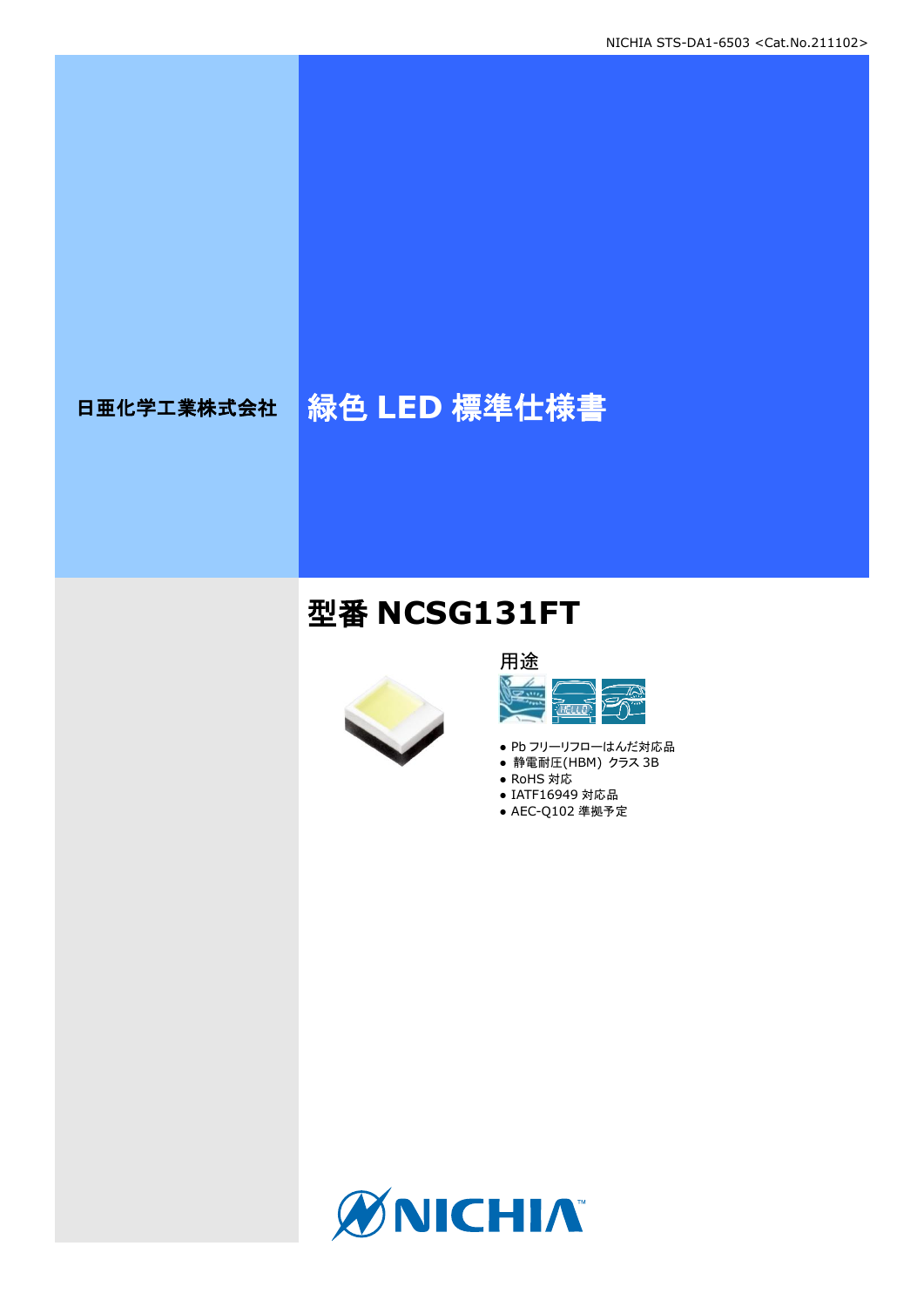### 規格

### (1) 絶対最大定格

| 項目        | 最大定格<br>記号                 |                | 単位 |
|-----------|----------------------------|----------------|----|
| 順電流       | IF                         | 1500           | mA |
| パルス順電流    | 3000<br>$I_{FP}$           |                | mA |
| 静電耐圧(HBM) | <b>VESD</b>                | 8              | kV |
| 逆方向許容電流   | $I_{R}$                    | 85             | mA |
| 許容損失      | P <sub>D</sub>             | 6.93           | W  |
| 動作温度      | $T_{\text{opt}}$           | $-40 \sim 125$ | °C |
| 保存温度      | ${\mathsf T}_{\text{sta}}$ | $-40 \sim 125$ | °C |
| ジャンクション温度 | Т١                         | 150            | °C |

\* TJ=25°C での値です。

\* 静電耐圧(HBM)は ANSI/ESDA/JEDEC JS-001 のクラス 3B です。

\* 動作温度ははんだ接合部温度(TS)での値です。

#### (2) 特性

| 項目           |   | 記号                   | 条件             | 標準    | 最大  | 単位   |
|--------------|---|----------------------|----------------|-------|-----|------|
| 順電圧          |   | VF                   | $I_F = 1000mA$ | 3.9   | -   |      |
| 光束           |   | $\Phi_{\rm v}$       | $I_F = 1000mA$ | 315   |     | Im   |
| 色度座標         | X |                      | $I_F = 1000mA$ | 0.170 |     |      |
| (主波長: 527nm) |   | ۰                    | $I_F = 1000mA$ | 0.723 |     |      |
|              |   | $R_{\theta}$ JS real |                | 6.5   | 8.0 |      |
| 熱抵抗          |   | Rejs el              |                | 5.4   | 6.7 | °C/W |

\* TJ=25°C での値です。順電圧、光束、色度座標は、パルス幅 0.05msec、デューティー比 1%の連続矩形波により測定しています。

\* 光束は、CIE 127:2007 に準拠した国家標準校正値と整合をとっています。

\* 色度座標は、CIE 1931 色度図に基づくものとします。

\* 主波長は参考値です。

\* 熱抵抗 RθJS\_realは電力変換効率(ηe=16%)を考慮した値です。JESD51 をご参照ください。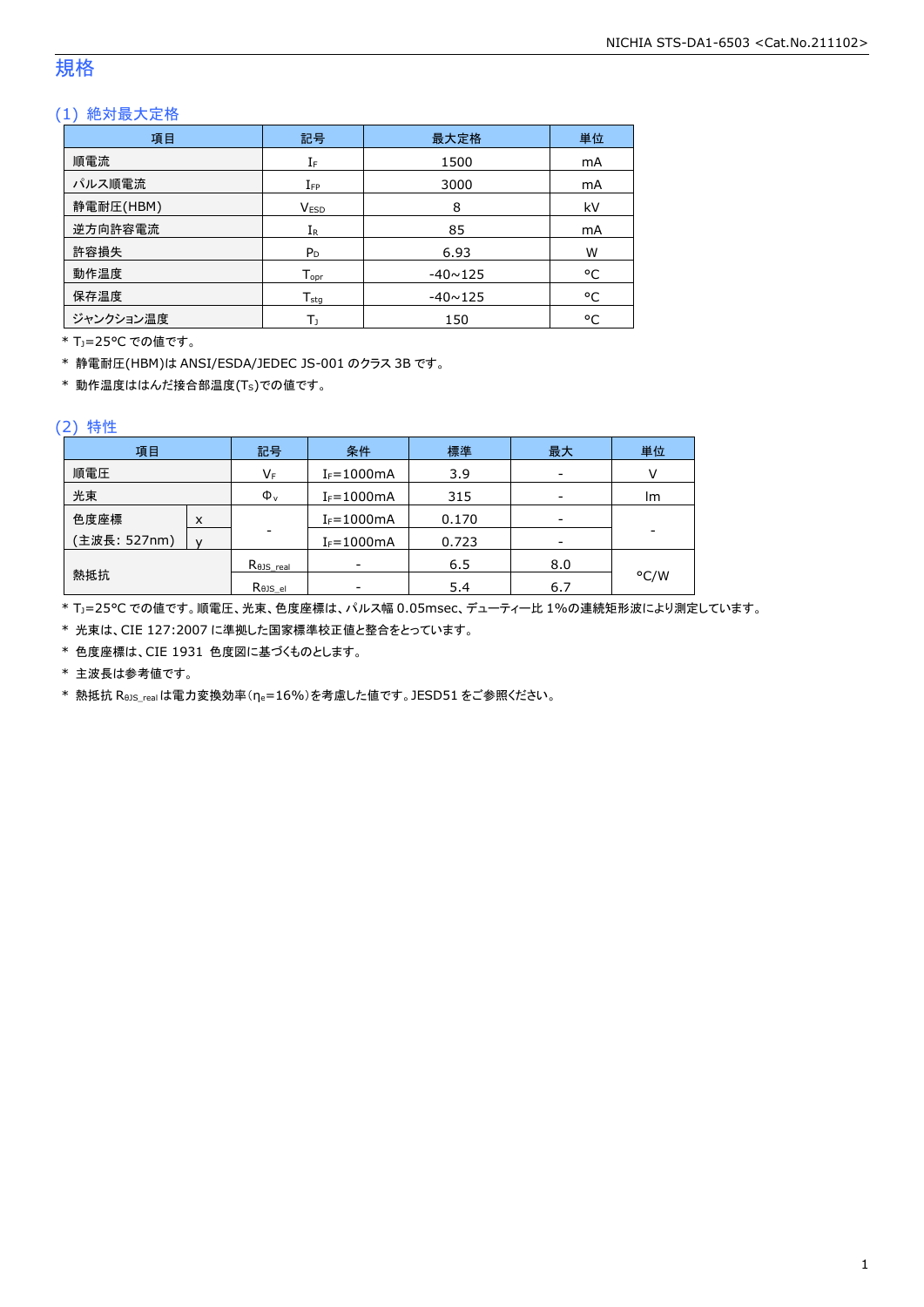## ランク分け

| 項目  | ランク  | 最小   | 最大   | 単位 |  |
|-----|------|------|------|----|--|
| 順電圧 | -    | 3.55 | 4.25 |    |  |
|     | R350 | 350  | 375  | Im |  |
|     | R325 | 325  | 350  |    |  |
| 光束  | R300 | 300  | 325  |    |  |
|     | R275 | 275  | 300  |    |  |

#### 色度範囲

|           | ランク G1h(主波長: 520~527nm) |       |       |       |           | ランク G2h(主波長: 527~535nm) |       |       |       |
|-----------|-------------------------|-------|-------|-------|-----------|-------------------------|-------|-------|-------|
| $\lambda$ | 0.121                   | 0.155 | 0.197 |       | $\lambda$ | 0.155                   | 0.199 |       | 0.197 |
|           | 0.744                   | 0.760 | 0.659 | 0.644 |           | 0.760                   | 0.760 | 0.661 | 0.659 |

\* TJ=25°C での値です。パルス幅 0.05msec、デューティー比 1%の連続矩形波により測定しています。

\* 順電圧は±0.05V の公差があります。

\* 光束は±10%の公差があります。

\* 色度は±0.01 の公差があります。

\* 主波長は参考値です。

\* 1 注文単位に対して上記のランクを納入します。又、その納入比率は問わないものとします。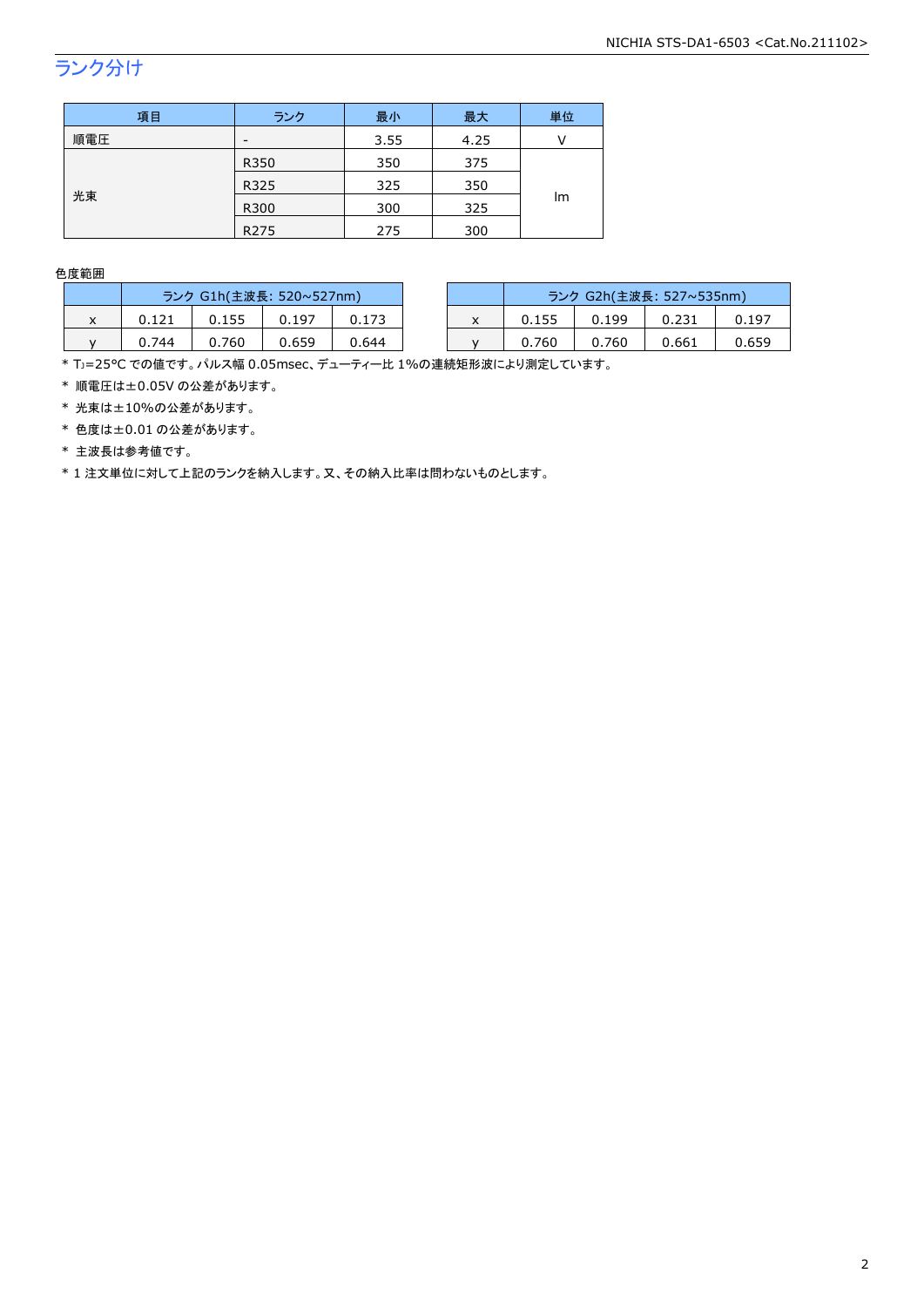色度図

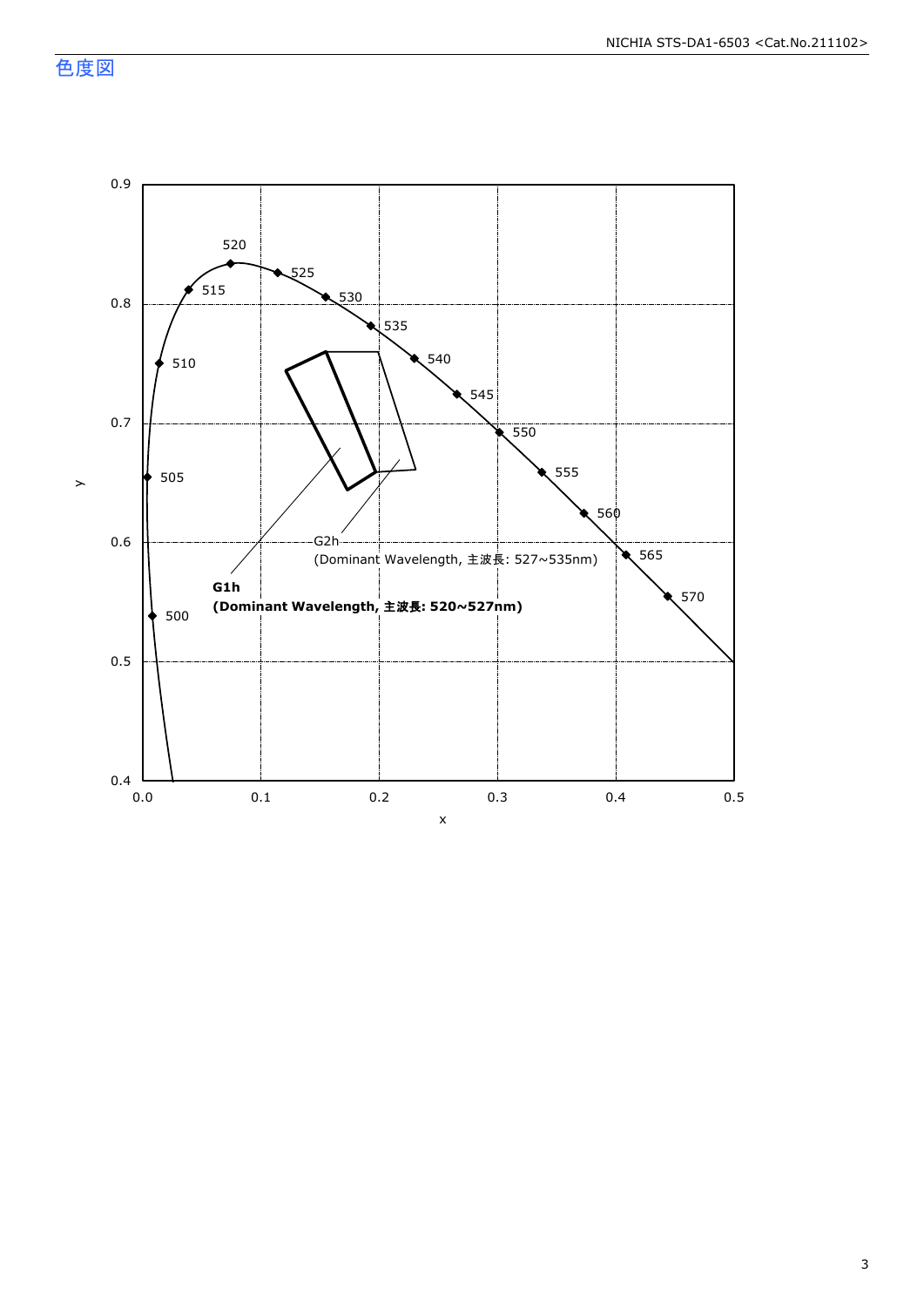### 外形寸法

This product complies with RoHS Directive. \* 本製品はRoHS指令に適合しております。

Part No. NCSG131F

No. STS-DA7-18367<br>(単位 Unit: mm, 公差 Tolerance: ±0.05)







| 項目 Item                                           | 内容 Description                                           |
|---------------------------------------------------|----------------------------------------------------------|
| パッケージ材質<br>Package Materials                      | セラミックス<br>Ceramics                                       |
| 蛍光体板材質<br>Phosphor sheet<br>Materials             | 硬質ガラス+シリコ─ン樹脂<br><b>Hard Glass</b><br>and Silicone Resin |
| 封止樹脂材質<br>Encapsulating Resin<br><b>Materials</b> | シリコーン樹脂<br>Silicone Resin                                |
| 電極材質<br>Electrodes Materials                      | 金メッキ<br>Au-plated                                        |
| ダイヒートシンク材質<br>Die Heat Sink<br>Materials          | 金メッキ<br>Au-plated                                        |
| 質量<br>Weight                                      | 0.0057g(TYP)                                             |

Dimensions do not include mold flash. \* バリは寸法に含まないものとします。

The height of LED package is from the bottom of back electrode to the surface of emitting area.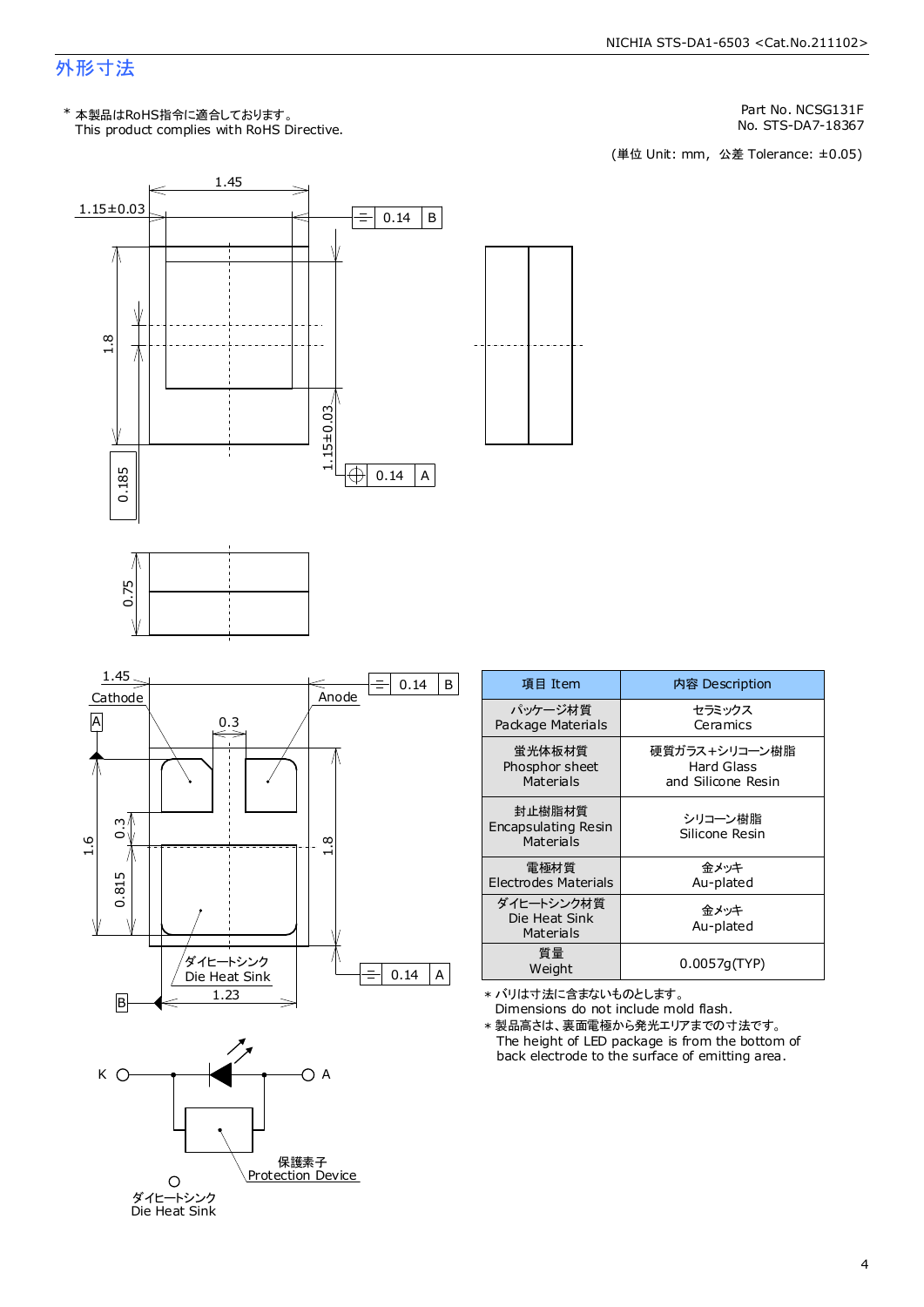### はんだ付け

● リフロー条件(Pb フリーはんだ使用時)



● 推奨取り付けパターン ろんじょう しょうしゃ ゆうしゃ ウィック あんきょう きょうかん きゅうしょく 推奨メタルマスク開口パターン





(単位 Unit: mm)

- \* 本製品は、リフロー対応品です。ディップはんだ、手はんだについては保証できません。
- \* リフローはんだは 2 回までとして下さい。
- \* ご使用のはんだ推奨条件を基にリフロープロファイルを設定して下さい。
- \* ピーク温度からの冷却温度勾配が緩やかになるように配慮して、急冷却を避けて下さい。
- \* 大気リフローの場合、リフロー時の熱や雰囲気の影響により、光学的劣化を起こすことがあります。リフローに際しては、窒素リフローを推奨します。
- \* 本製品は、発光面にガラスを用いているため、過度な力が加わると傷、欠け、割れ、製品の変形、断線や信頼性に影響を及ぼす恐れがあります。 推奨実装条件:

専用ノズルを推奨します。(下図ノズル図面参照)

ノズル接触部:

蛍光体板の中心。(以下の右から 2 番目の図参照)



 上図のように蛍光体板端を吸着すると欠け、割れ発生の原因となります。 実装圧力 3.5N/m㎡以下 ※但し、最大荷重 5N 以下 吸引圧力 8N/c ㎡以下(0.8kgf/c ㎡以下)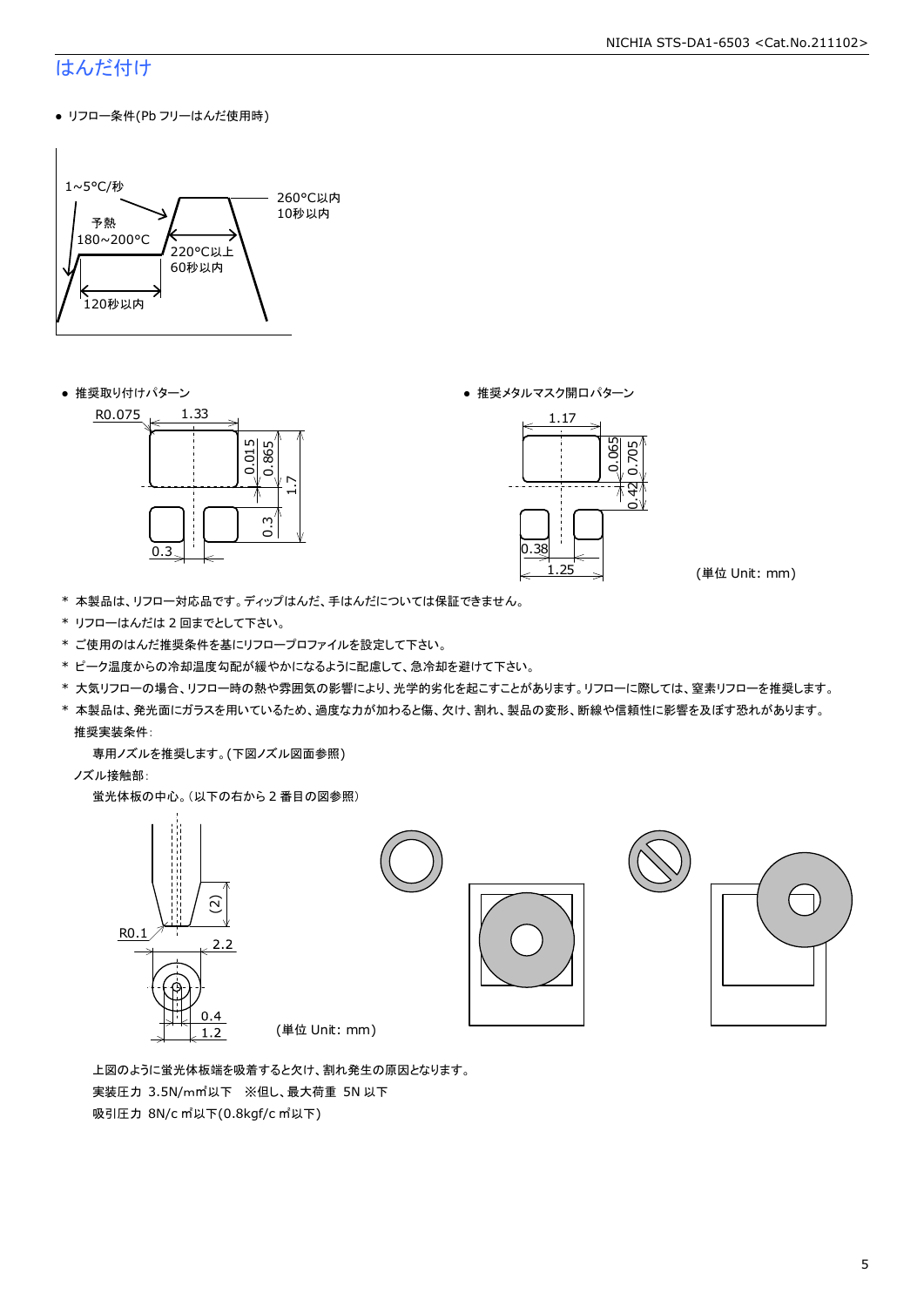- \* 基本的にはんだの取り付け後の修正は行わないで下さい。やむをえず修正する場合は、ホットプレートを使用して下さい。また、事前に修正による特性の 劣化のなきことを確認の上行って下さい。
- \* ダイヒートシンク部をはんだ実装して下さい。やむをえずできない場合は、熱伝導性の良い接着剤を使用して下さい。
- \* はんだ付け時、加熱された状態で LED にストレスを加えないで下さい。
- \* 実装機を使用する場合は、本製品にあった吸着ノズルを選定下さい。
- \* あくまで推奨ランドは LED を問題無く取り付けられるランドサイズとなっています。高密度実装などで実装精度が必要となる場合は、それに適したランド形 状を検討下さい。
- \* フラックスを使用する場合はノンハロゲンタイプを推奨します。また LED に直接フラックスがかかるような工程設計は行わないで下さい。
- \* 取り付けパターンに対して、はんだ種類及びはんだ塗布量が問題ないことを事前に確認して下さい。
- \* 電極パターンが全てパッケージの裏面にあるため、はんだ部が外観では確認できません。貴社にてはんだ条件を充分に確認の上でご使用下さい。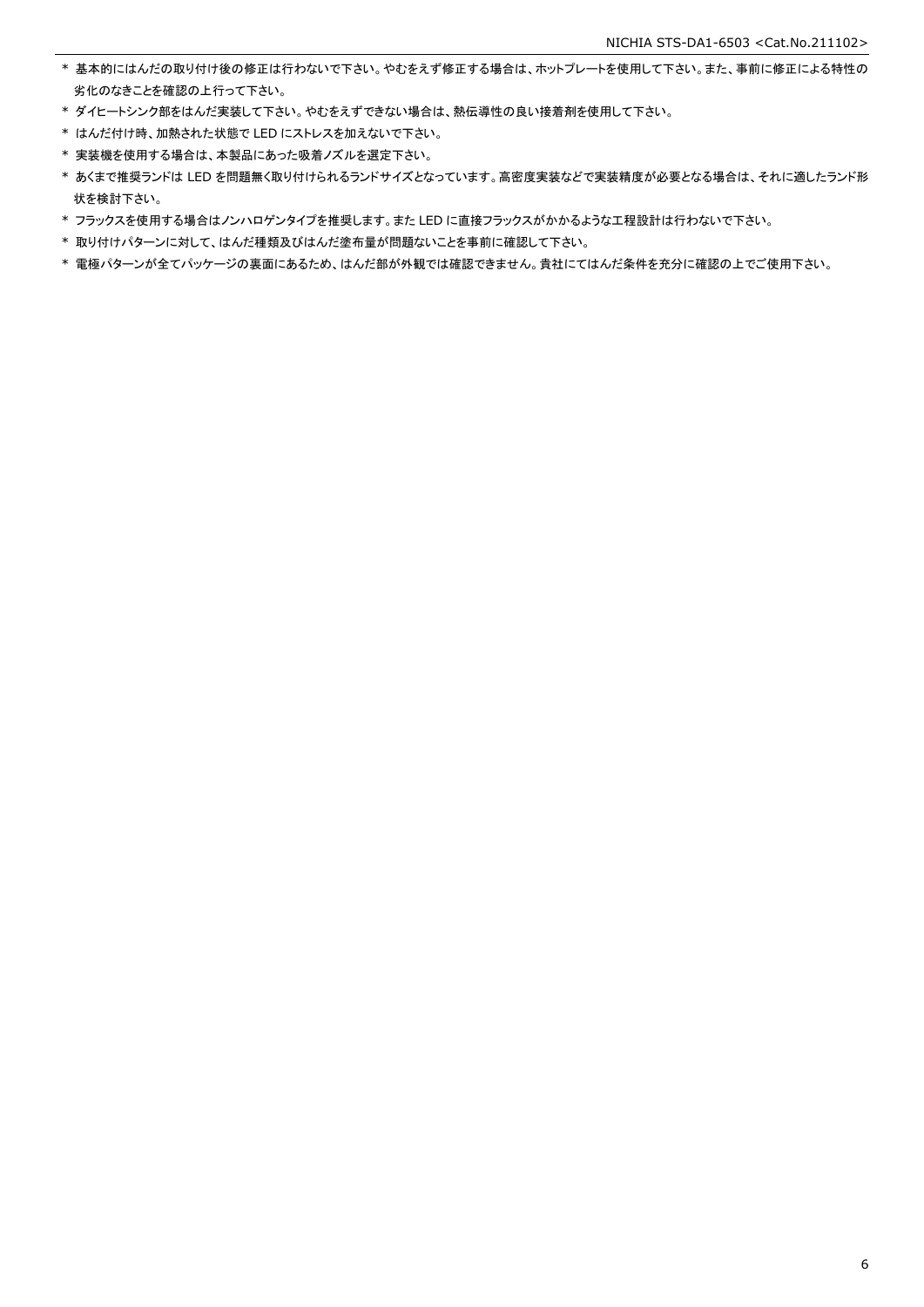### テーピング仕様

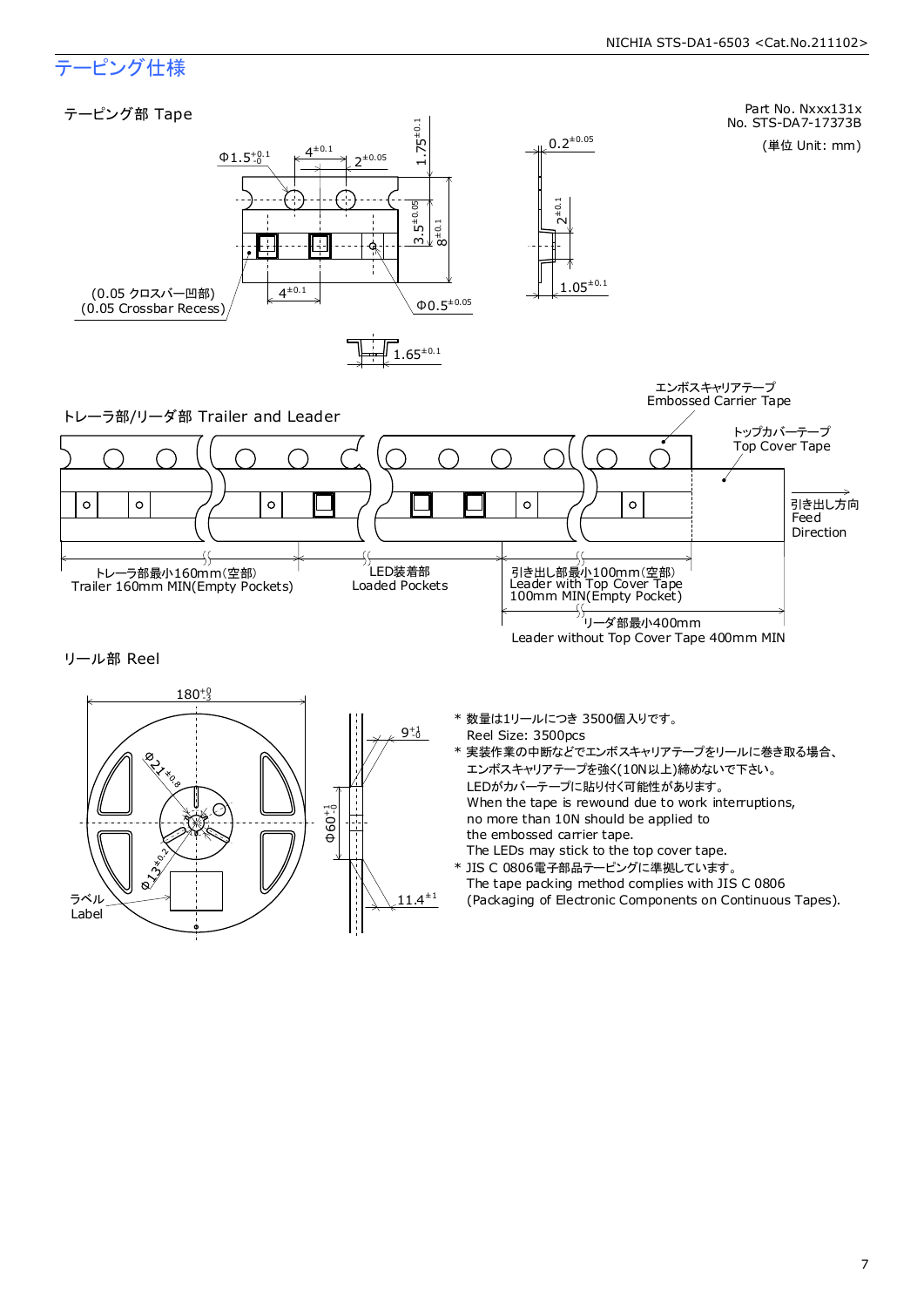### 梱包仕様

Reels are shipped with desiccants in heat-sealed moisture-proof bags. シリカゲルとともにリールをアルミ防湿袋に入れ、熱シールにより封をします。

No. STS-DA7-0006F Part No. Nxxxxxxx



| Label ラベル     |                                                              |  |  |  |  |  |  |
|---------------|--------------------------------------------------------------|--|--|--|--|--|--|
|               | ØNICHIA                                                      |  |  |  |  |  |  |
| XXXX LED      |                                                              |  |  |  |  |  |  |
|               | PART NO.: NXXXXXXX<br>*******                                |  |  |  |  |  |  |
| LOT:<br>OTY.: | YMxxxx-RRR<br>PCS<br><b>RoHS</b>                             |  |  |  |  |  |  |
|               | NICHIA CORPORATION 491 OKA, KAMINAKA, ANAN, TOKUSHIMA, JAPAN |  |  |  |  |  |  |

Moisture-proof bags are packed in cardboard boxes with corrugated partitions. アルミ防湿袋を並べて入れ、ダンボールで仕切ります。





- 客先型名を\*\*\*\*\*\*\*\*で示します。<br>客先型名が設定されていない場合は空白です。 If not provided, it will not be indicated on the label. \*\*\*\*\*\*\* is the customer part number.
- For details, see "LOT NUMBERING CODE" in this document. ロット表記方法についてはロット番号の項を<br>参照して下さい。 \*
- The label does not have the RANK field for un-ranked products. ランク分けがない場合はランク表記はありません。 \*
- Products shipped on tape and reel are packed in a moisture-proof bag. They are shipped in cardboard boxes to protect them from external forces during transportation. 本製品はテーピングしたのち、輸送の衝撃から保護するためダンボールで梱包します。 \*
- Do not drop or expose the box to external forces as it may damage the products. 取り扱いに際して、落下させたり、強い衝撃を与えたりしますと、製品を損傷させる原因になりますので注意して下さい。 \*
- Do not expose to water. The box is not water-resistant. ダンボールには防水加工がされておりませんので、梱包箱が水に濡れないよう注意して下さい。 \*
- \* Using the original package material or equivalent in transit is recommended. 輸送、運搬に際して弊社よりの梱包状態あるいは同等の梱包を行って下さい。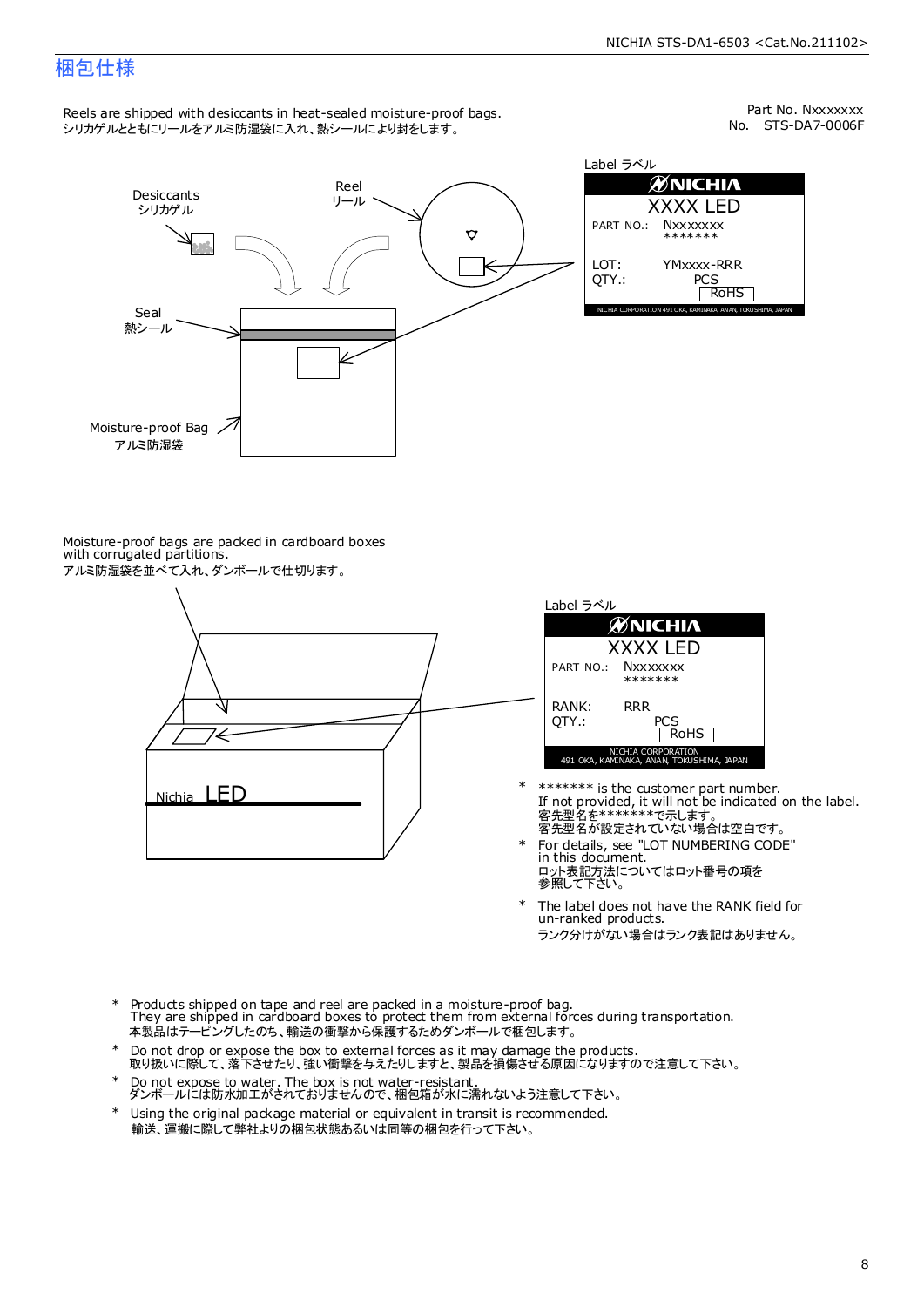### ロット番号

ロット番号は以下のように英数字で表記します。

- YMxxxx RRR
- Y 製造年

| 年    |   |
|------|---|
| 2020 | Κ |
| 2021 |   |
| 2022 | м |
| 2023 | Ν |
| 2024 | ი |
| 2025 | P |

#### M - 製造月

|   | M | F  | М |
|---|---|----|---|
|   |   |    |   |
|   | 2 | 8  | 8 |
|   |   | q  | q |
|   |   | 10 |   |
|   |   |    | в |
| 6 |   | 12 |   |

 xxxx-当社管理番号 RRR-色度ランク、光束ランク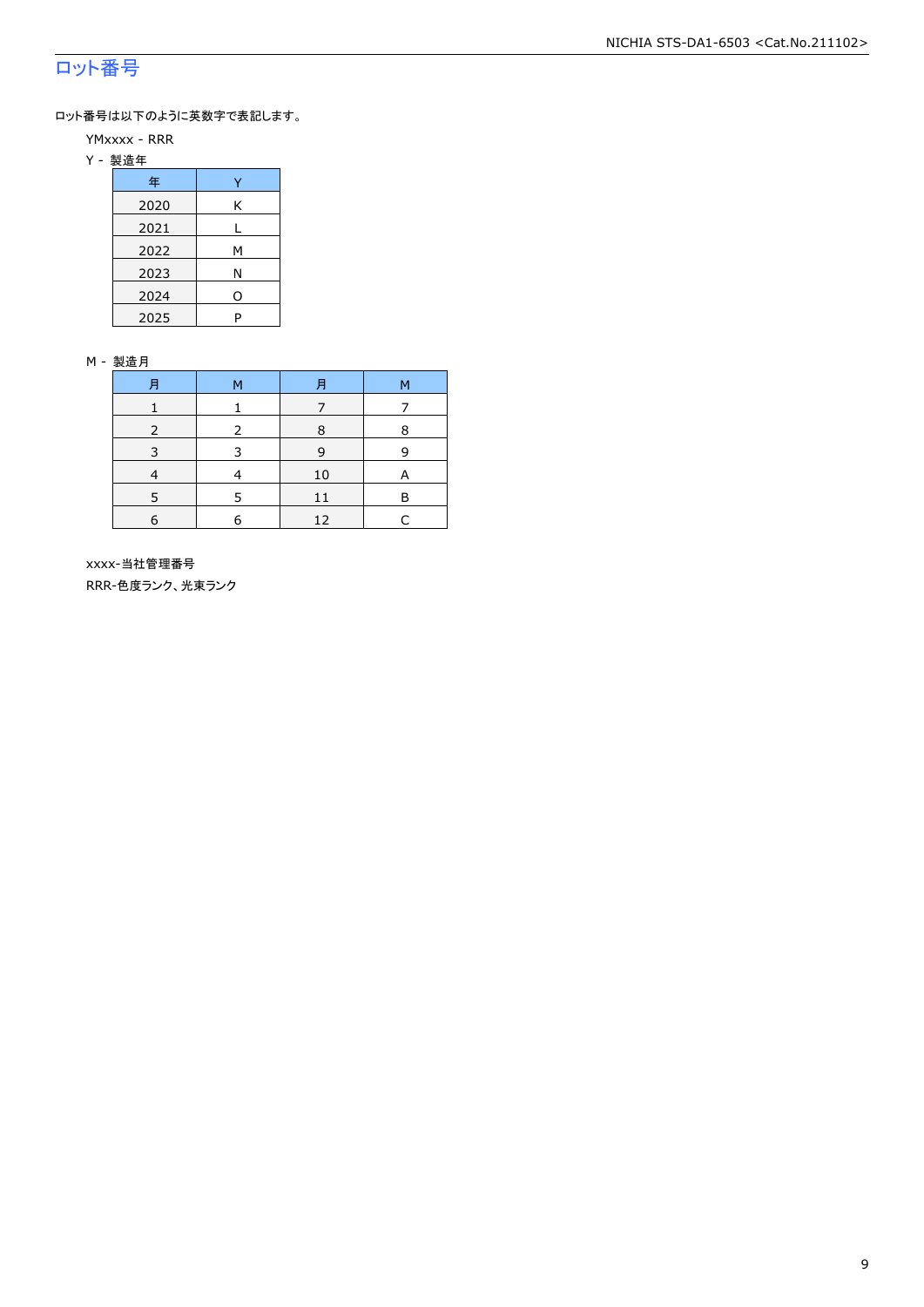### ディレーティング特性

Part No. NCSG131F No. STS-DA7-18368



**Pulse Width vs Allowable Forward Current** パルス幅**-**許容順電流特性



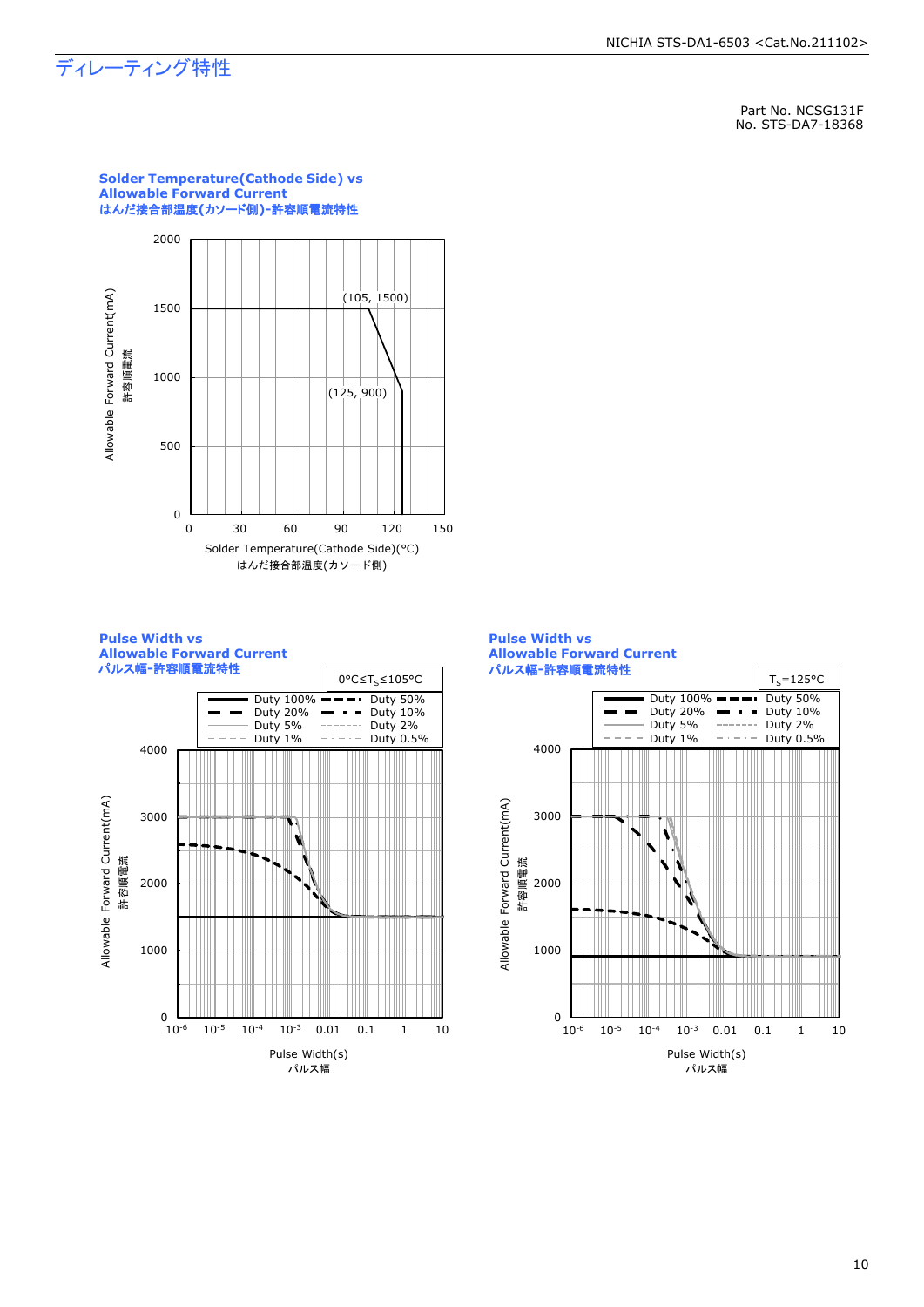### 光学特性

\* All characteristics shown are for reference only and are not guaranteed. 本特性は参考です。

Part No. NCSG131F No. STS-DA7-18369

\* Characteristics measured in a continuous square wave pulse mode with a pulse width of 0.05msec and a duty cycle of 1%. パルス幅0.05msec、デューティー比1%の連続矩形波により測定しています。







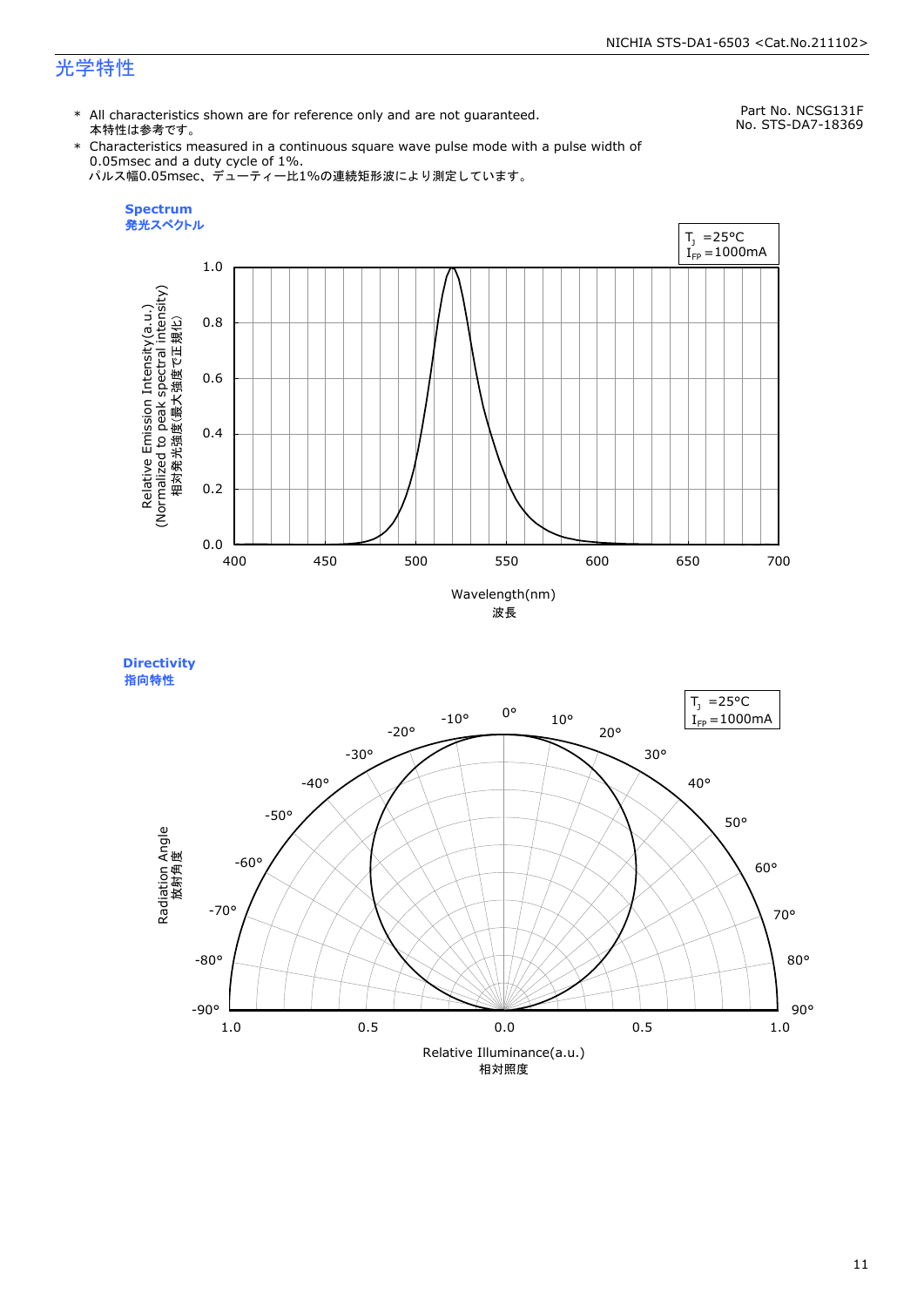### 電流温度特性

\* All characteristics shown are for reference only and are not guaranteed. 本特性は参考です。

Part No. NCSG131F No. STS-DA7-18370

\* Characteristics measured in a continuous square wave pulse mode with a pulse width of 0.05msec and a duty cycle of 1%.

パルス幅0.05msec、デューティー比1%の連続矩形波により測定しています。





**Forward Current vs Relative Luminous Flux**





**Junction Temperature vs Relative Luminous Flux** ジャンクション温度**-**相対光束特性

Relative Luminous Flux(a.u.)

Relative Luminous Flux(a.u.)

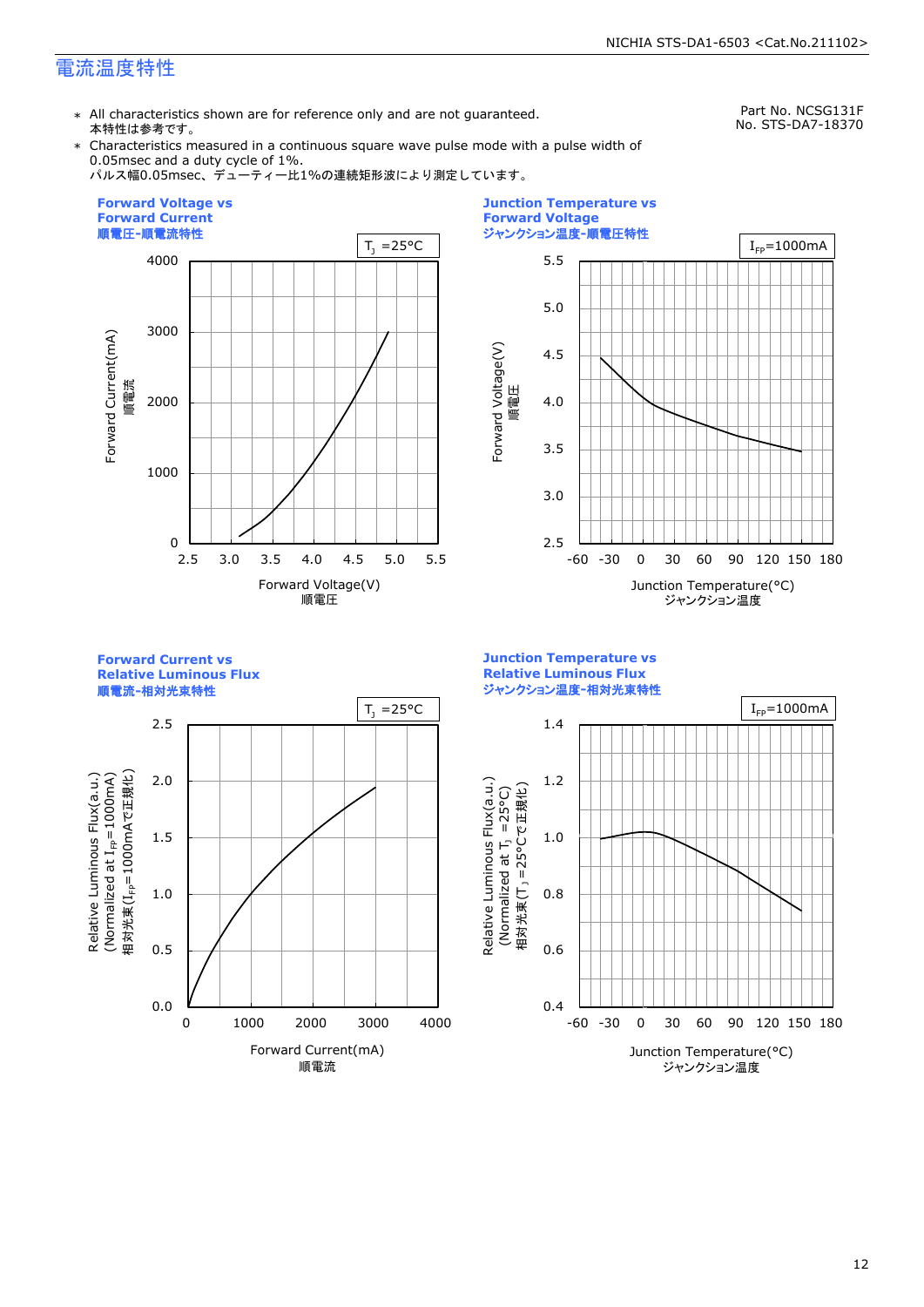### 電流温度特性

\* All characteristics shown are for reference only and are not guaranteed. 本特性は参考です。

Part No. NCSG131F

Characteristics measured in a continuous square wave pulse mode with a pulse width of 0.05msec and a duty cycle of 1%. パルス幅0.05msec、デューティー比1%の連続矩形波により測定しています。

No. STS-DA7-18371





**Forward Current vs Dominant Wavelength** 順電流-主波長特性 512 517 522 527 532 537 542 100 1000 10000 Forward Current(mA) 順電流 Dominant Wavelength(nm)<br>主波長 Dominant Wavelength(nm)  $T_1 = 25^{\circ}C$ 

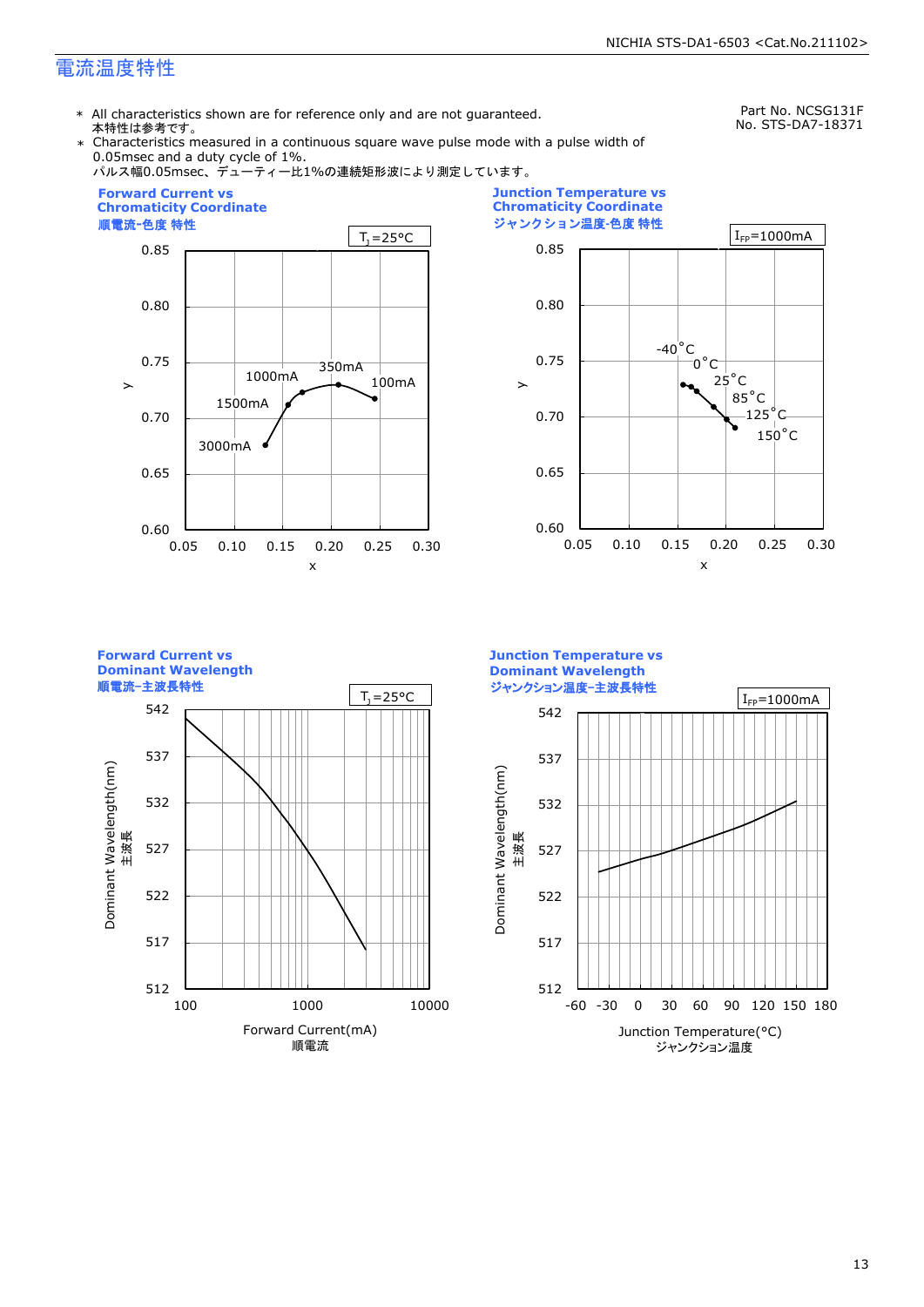### 信頼性

### (1) 試験項目と試験結果

| 試験項目                | 参照規格                             | 試験条件                                                                   | 試験時間      | 故障判定<br>基準 No. | 故障数/試験数 |
|---------------------|----------------------------------|------------------------------------------------------------------------|-----------|----------------|---------|
| はんだ耐熱性<br>(リフローはんだ) | <b>JEITA ED-4701</b><br>300 301  | T <sub>sld</sub> =260°C, 10 秒, 2 回<br>(前処理 85℃, 60%, 168 時間)           |           | #1             | 0/10    |
| はんだ付け性              | <b>JEITA ED-4701</b><br>303 303A | $T_{\text{std}} = 245 \pm 5^{\circ}$ C, 5 秒<br>鉛フリーはんだ(Sn-3.0Ag-0.5Cu) |           | #2             | 0/10    |
| 熱衝撃(気相)             |                                  | -40°C(15 分)~125°C(15 分)                                                | 1000 サイクル | #1             | 0/22    |
| 高温連続動作              |                                  | $T_A = 85^{\circ}$ C, I <sub>F</sub> =1500mA                           | 1000 時間   | #1             | 0/10    |
| 高温高湿点滅動作            |                                  | $T_A = 85^{\circ}$ C, RH = 85%<br>I <sub>F</sub> =1500mA(30 分 ON/OFF)  | 1000 時間   | #1             | 0/10    |
| 静雷破壊                | ANSI/ESDA/<br>JEDEC JS-001       | HBM, 8kV, 1.5kΩ, 100pF, 順逆 1 回                                         |           | #1             | 0/10    |

注記:

1) 熱抵抗 RθJA≈10℃/W

2) 測定は LED が常温に戻ってから行います。

### (2) 故障判定基準

| 基準 No. | 項目               | 条件                       | 判定基準            |
|--------|------------------|--------------------------|-----------------|
|        |                  |                          | <初期値×0.9        |
| #1     | 順電圧(VF)          | $I_F = 1000$ mA          | >初期値×1.1        |
|        |                  |                          | <初期値×0.8        |
|        | 光束( $\Phi_{v}$ ) | $I_F = 1000$ mA          | >初期値×1.2        |
| #2     | はんだぬれ性           | $\overline{\phantom{a}}$ | はんだぬれ面積率が 95%未満 |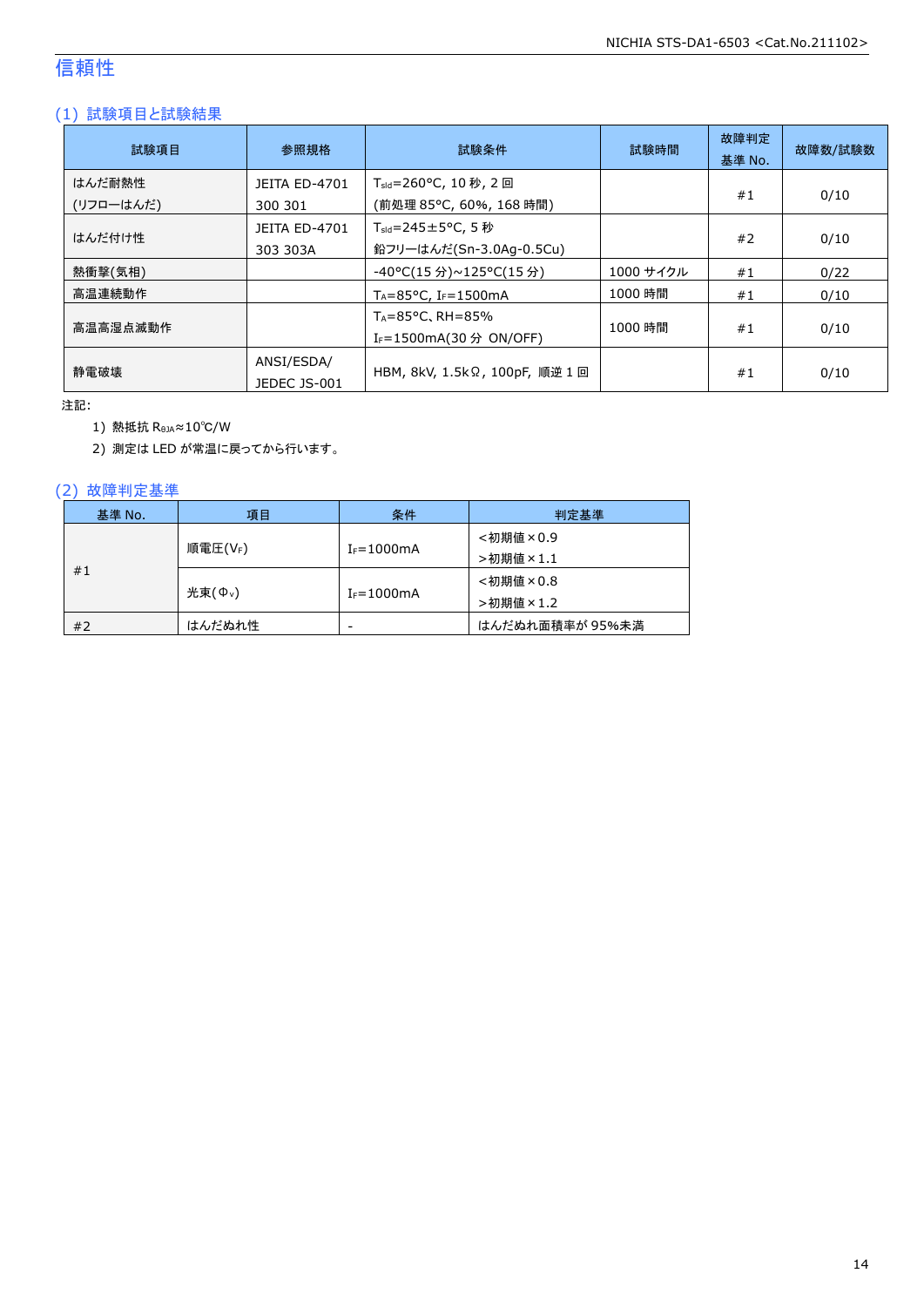### 注意事項

#### (1) 保管

| 条件 |           | 温度                     | 湿度          | 期間              |
|----|-----------|------------------------|-------------|-----------------|
|    | アルミ防湿袋開封前 | $30^{\circ}$ C<br>以下   | 90%RH<br>以下 | ∛入日より1年以内<br>納. |
| 保管 | アルミ防湿袋開封後 | $30^{\circ}$ C<br>. 以下 | 70%RH<br>以下 | 年以内             |

● 本製品は、MSL2 に相当します。MSL については IPC/JEDEC STD-020 をご確認下さい。

- 本製品は、パッケージに吸収された水分がはんだ付け時の熱で気化膨張することにより、界面の剥離が発生し光学的劣化を起こす可能性があります。そ のためお客様にて実装するまでの、吸湿量を最小限に抑えるため防湿梱包を実施しております。アルミ防湿袋に入っているシリカゲルは吸湿が進むと青 色から赤色へ変色します。
- アルミ防湿袋を開封後は上記の条件を越えないようにはんだ付けを完了下さい。万一未使用の LED が残った場合は、シリカゲル入り密閉容器等で保管 下さい。なお当社防湿袋に戻し、再封印することを推奨します。
- 電極部分は、金メッキが施されております。腐食性ガス等を含む雰囲気にさらされますと、メッキ表面が変質し、はんだ付け性に問題が生じる事がありま す。保管時は密閉容器等で保管して下さい。なお当社防湿袋に戻し、再封印することを推奨します。
- 実機に使用する部材(パッキン、接着剤など)については、メッキ表面への影響を考慮して、硫黄成分を含有しているものの使用を避けて下さい。メッキの 表面異常は、導通・接続不良に繋がる可能性があります。また、パッキンを使用する場合は、シリコーンゴム材質のものを推奨します。その際、低分子量 のシロキサンによる機器の接点不良に注意して下さい。
- 急激な温度変化のある場所では、結露が起こりますので温度変化の少ない場所に保管して下さい。
- 埃の多い環境での保管は避けて下さい。
- 直射日光や室温を超えるような環境に長期間さらさないで下さい。

#### (2) 使用方法

● LED 毎に絶対最大定格を超えないように回路設計を行って下さい。LED 毎に定電流駆動することを推奨致します。また定電圧駆動する場合は、(A)の回 路は LED の順電圧の影響により LED に流れる電流がばらつく可能性がありますので、(B)の回路を推奨します。



- 本製品は、順方向電流駆動でご使用下さい。また、非点灯時には順逆とも電圧がかからないように配慮下さい。特に逆電圧が連続的に加わる状態は、マ イグレーションを発生させる可能性があり、素子にダメージを与える場合がありますので避けて下さい。長時間使用しない場合は、安全のために必ず主電 源スイッチを切って下さい。
- 本製品は LED の諸特性が安定する定格電流の 10%以上でご使用されることを推奨します。
- 雷サージなどの過電圧が LED に加わらないようにして下さい。
- 屋外で使用される場合は、十分な防水対策、湿度対策、塩害対策を施してご使用下さい。

#### (3) 取り扱い上の注意

- 素手で本製品を取り扱わないで下さい。表面が汚れ、光学特性に影響を及ぼすことがあります。また場合によっては、製品の変形や断線が起こり、不灯 の原因になることがあります。
- ピンセットで本製品を取り扱う場合は、製品へ過度な圧力を掛けないようにして下さい。樹脂部の傷、欠け、剥がれ、製品の変形や断線が起こり、不灯の 原因となります。
- 本製品を落下させてしまった場合には、製品の変形などが発生することがありますのでご注意下さい。
- 本製品の実装後に基板は積み重ねしないで下さい。実装した基板を重ねると、基板が樹脂部に衝撃を与え樹脂部の傷、欠け、剥がれ、変形・断線、LED 剥がれが発生し、不灯の原因になります。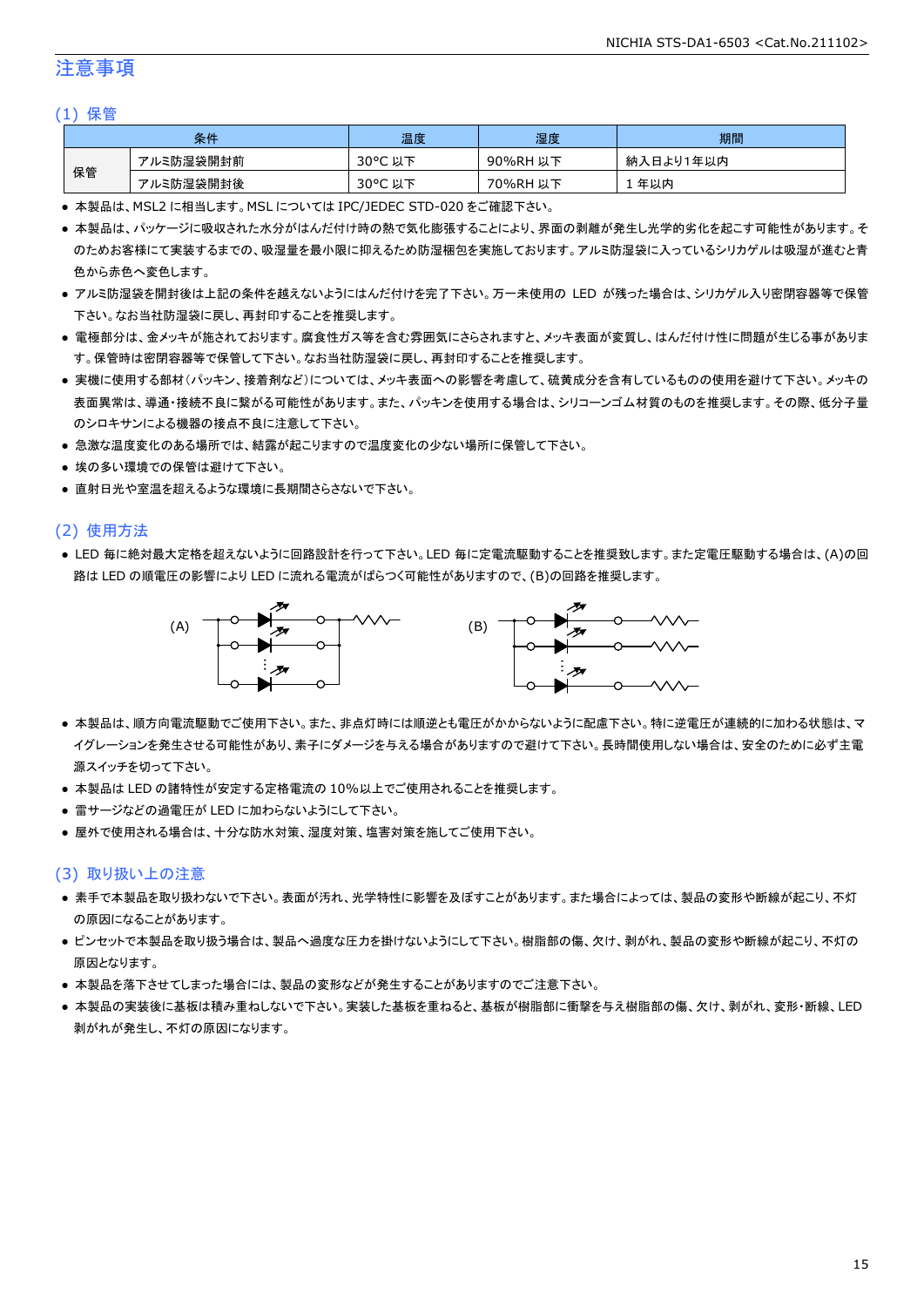#### (4) 設計上の注意

- LED を基板にはんだ付けした後の基板分割工程などで基板が曲がると、パッケージ割れが発生することがありますので基板のたわみやねじりに対して極 力ストレスの加わらないような LED 配置にして下さい。
- 基板分割部では LED の取り付け位置によって機械的ストレスが変化しますので、最もストレスが加わらないような位置に配置して下さい。
- 基板分割時は、手割りを避け、専用治具にて行って下さい。
- LED 周辺で使用する部材(筐体、パッキン、接着剤、2 次レンズ、レンズカバー、グリスなど)から放出された揮発性有機化合物は、LED の発光面を透過す る可能性があります。特に密閉に近い状態では、これらの揮発性有機化合物が熱や光子エネルギーにさらされると変色が起こり LED の光出力が大幅に 低下したり、色ずれが発生する可能性があります。また、空気の循環をよくすることで、光出力の低下や色ズレが改善されることがあります。予め実機点灯 試験による光学評価で異常なきことの確認をお願いします。
- はんだ種類や基板仕様の組み合わせ等によっては、使用時の熱ストレスによりはんだクラックが発生する恐れがあります。基板仕様は、基材や絶縁層の 種類、製品取り付けパターンのデザインなど、多数の組み合わせがあるため、事前検証を想定している最終製品にて行ってください。
- 金属ベース基板を使用する際には事前検証を十分行って下さい。使用時の熱ストレスによりはんだクラックが発生する恐れがあります。金属ベース基板 の絶縁層は、低弾性絶縁層を推奨します。
- 基板の製品取り付けパターン部及び製品直下部には、ソルダーレジストがかからない構造(下図参照、 Non Solder Mask Defined パッド(以下 NSMD))を推奨します。



#### (5) 静電気に対する取り扱い

● 本製品は静電気やサージ電圧に敏感で、素子の損傷や信頼性低下を起こすことがあります。取り扱いに際しては、以下の例を参考に静電気対策を十分 行って下さい。

リストストラップ、導電性衣類、導電靴、導電性床材等による電荷の除去

作業区域内の装置、治具等の接地による電荷の除去

導電性材料による作業台、保管棚等の設置

- 使用機器、治具、装置類や作業区域内は適切に接地をして下さい。また、実装される機器等についてもサージ対策の実施を推奨します。
- 治具、装置類にガラスやプラスチックなどの絶縁体を使用される場合は以下の例を参考に対策を十分行って下さい。

 導電性材料による導電化 加湿による帯電防止

除電器(イオナイザ)による電荷の中和

- 本製品を機器に実装後、特性検査をする際には、静電気による損傷の有無も併せて確認して頂くようお願いします。電流を下げて(1mA 以下推奨)順電 圧検査又は発光検査を実施することで、損傷の有無は検出できます。
- 損傷した LED には、順方向の立ち上がり電圧が低下する、低電流で発光しなくなる等の異常が現れます。 不合格判定基準: (VF<2.0V at IF=0.5mA)

#### (6) 熱の発生

- 本製品をご使用の際は、熱の発生を考慮して下さい。通電時の素子の温度上昇は、実装する基板の熱抵抗や本製品の集合状態により変化します。熱の 集中を避け、本製品周囲の環境条件により最大ジャンクション温度(TJ)を超えることがないよう配慮下さい。
- 本製品周囲の温度条件(TA)により使用電流を決め放熱等の処理を施して下さい。